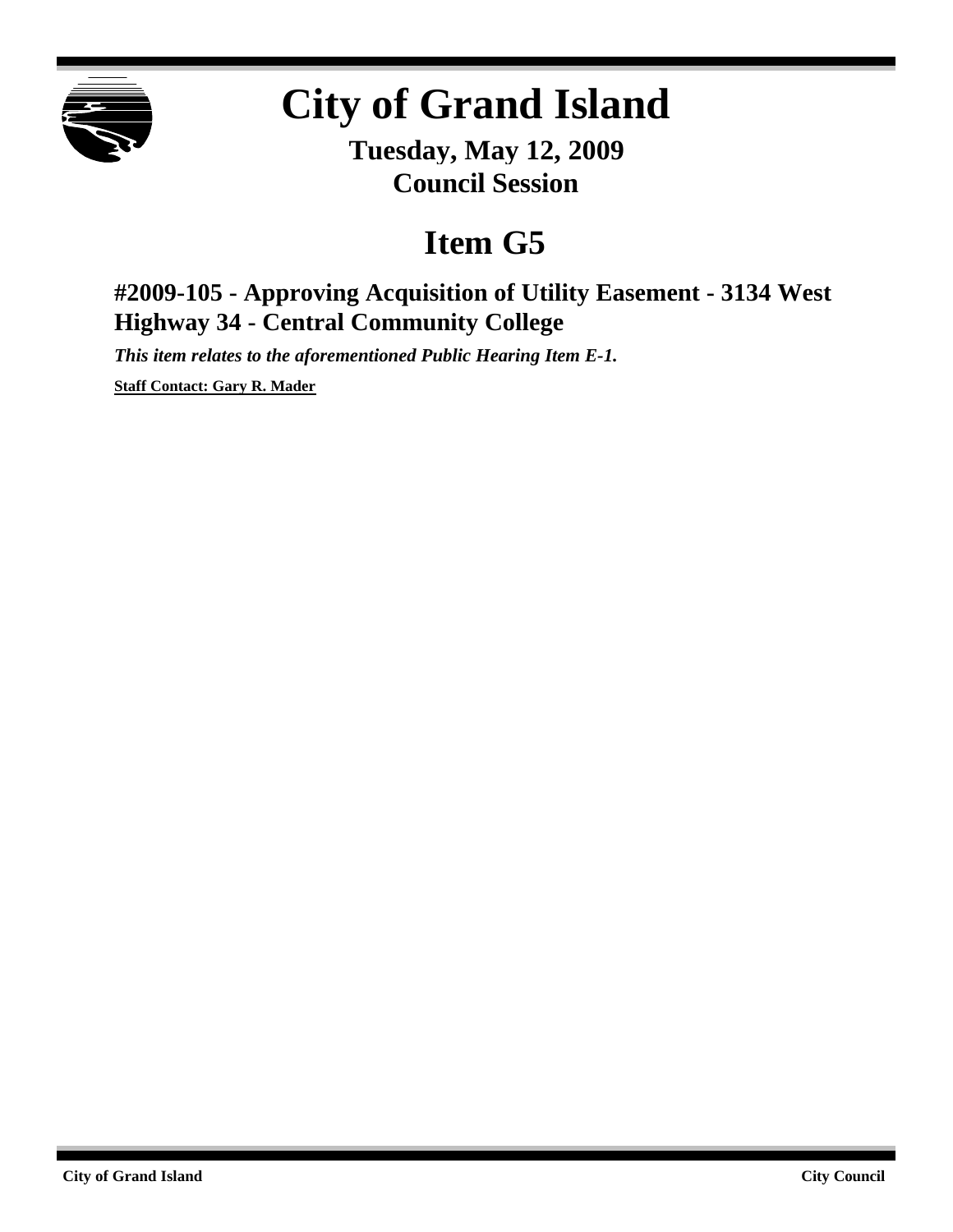## R E S O L U T I O N 2009-105

WHEREAS, a public utility easement is required by the City of Grand Island, from Central Community College Area, to survey, construct, inspect, maintain, repair, replace, relocate, extend, remove, and operate thereon, public utilities and appurtenances, including lines and transformers; and;

WHEREAS, a public hearing was held on May 12, 2009, for the purpose of discussing the proposed acquisition of an easement located in Hall County, Nebraska; and more particularly described as follows:

Commencing at the southeast corner of the Southeast Quarter of the Southwest Quarter (SE1/4, SW1/4) Section Twenty Nine (29), Township Eleven (11) North, Range Nine (9) West; thence westerly along the southerly line of said Southeast Quarter of the Southwest Quarter (SE1/4, SW1/4) Section Twenty Nine (29), Township Eleven (11) North, Range Nine (9)West, a distance of two hundred forty six and twenty three hundredths (246.23) feet; thence northerly along the westerly right-of-way line of Wortman Drive and its extension, a distance of five hundred eighty one and fourteen hundredths (581.14) feet to the ACTUAL Point of Beginning; thence continuing along the westerly line of said Wortman Drive, a distance of one hundred fifty five (155.0) feet to a point being on the centerline of an existing easement described in Document 0200306375, recorded in the Hall County Register of Deeds office; thence westerly and perpendicular to the westerly line of said Wortman Drive, a distance of twenty (20.0) feet; thence southerly, parallel with the westerly line of said Wortman Drive, a distance of one hundred fifty five (155.0) feet; thence easterly, perpendicular to the westerly line of said Wortman Drive, a distance of twenty (20.0) feet to a point on the westerly line of said Wortman Drive being the said Point of Beginning.

The above-described easement and right-of-way containing 0.071 acres, more or less, as shown on the plat dated 4/17/2009, marked Exhibit "A", attached hereto and incorporated herein by reference,

NOW, THEREFORE, BE IT RESOLVED BY THE MAYOR AND COUNCIL OF THE CITY OF GRAND ISLAND, NEBRASKA, that the City of Grand Island be, and hereby is, authorized to acquire a public utility easement from Central Community College Area, on the above-described tract of land.

- - -

Adopted by the City Council of the City of Grand Island, Nebraska, May 12, 2009.

Margaret Hornady, Mayor

\_\_\_\_\_\_\_\_\_\_\_\_\_\_\_\_\_\_\_\_\_\_\_\_\_\_\_\_\_\_\_\_\_\_\_\_\_\_\_

Attest:

RaNae Edwards, City Clerk

\_\_\_\_\_\_\_\_\_\_\_\_\_\_\_\_\_\_\_\_\_\_\_\_\_\_\_\_\_\_\_\_\_\_\_\_\_\_\_

| Approved as to Form         |  | o |  |
|-----------------------------|--|---|--|
| May 7, 2009 ¤ City Attorney |  |   |  |